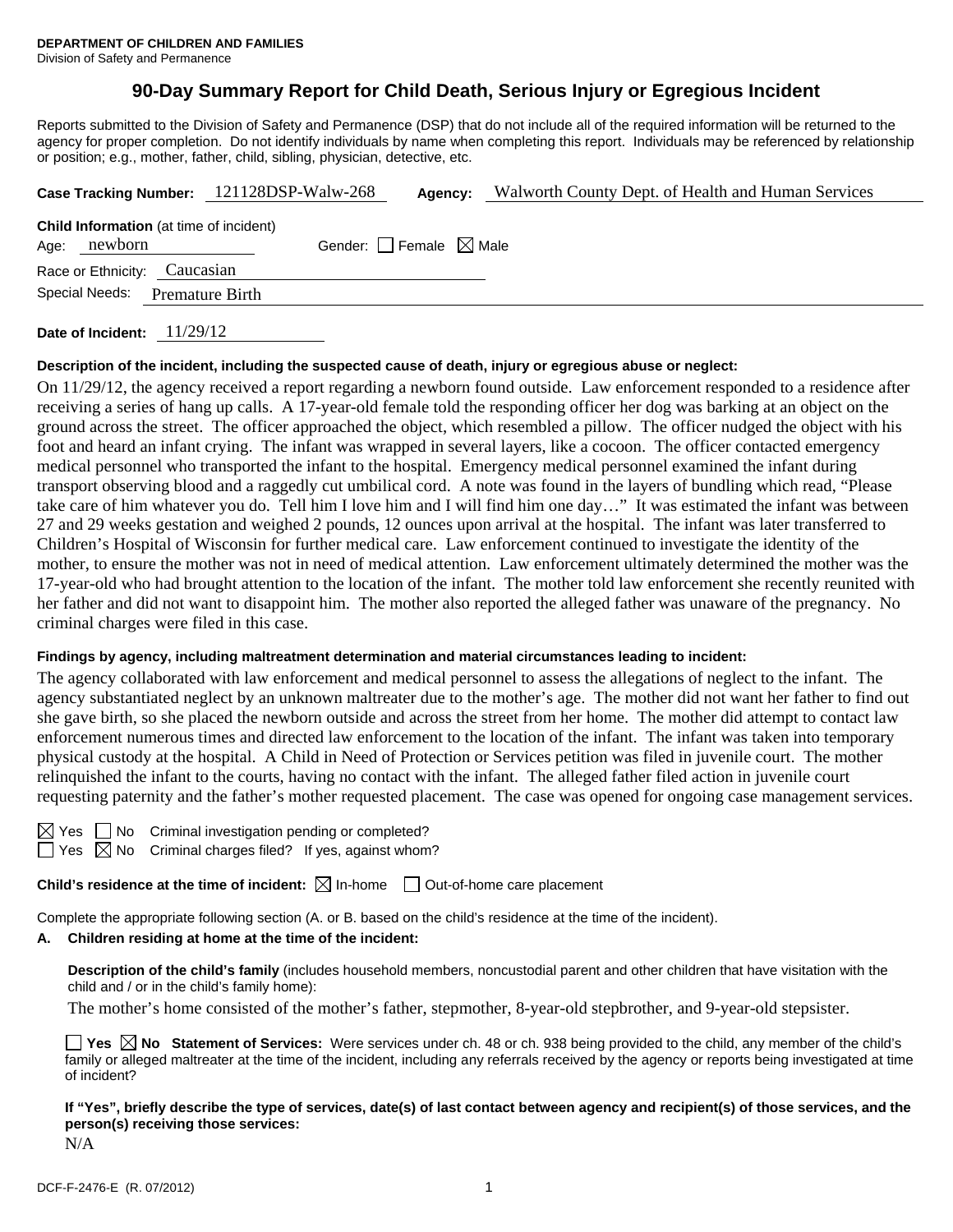**Summary of all involvement in services as adults under ch. 48 or ch. 938 by child's parents or alleged maltreater in the previous five years:** (Does not include the current incident.) None

**Summary of actions taken by the agency under ch. 48, including any investigation of a report or referrals to services involving the child, any member of the child's family living in this household and the child's parents and alleged maltreater.** (Does not include the current incident.)

(Note: Screened out reports listed in this section may include only the date of the report, screening decision, and if a referral to services occurred at Access. Reports that do not constitute a reasonable suspicion of maltreatment or a reason to believe that the child is threatened with harm are not required to be screened in for an initial assessment, and no further action is required by the agency.)

On 10/4/05, a neighboring county screened in an allegation of physical abuse to the 1-year-old (now 8-year-old). Physical abuse was unsubstantiated and the family was referred to community services.

On 10/7/05, a neighboring county screened in an allegation of physical abuse to the 1-year-old (now 8-year-old). Physical abuse was unsubstantiated and the family was referred to community services.

On 6/11/08, the agency screened in an allegation of maltreatment to the 4-year-old (now 9-year-old). The allegation was unsubstantiated and the agency closed the case.

On 11/22/11, the agency screened out an allegation of physical abuse to the 8-year-old (now 9-year-old).

# **Summary of any investigation involving the child, any member of the child's family and alleged maltreater conducted under ch. 48 or ch. 938 and any services provided to the child and child's family since the date of the incident:**

The agency screened in and assessed the allegation of neglect to the newborn. Neglect by an unknown maltreater was substantiated. The infant was taken into temporary physical custody at the hospital and a Child in Need of Protection or Services petition was filed in juvenile court. The father of the infant pursued paternity and was adjudicated the father in court. A home study was completed on the father's home and legal custody was ultimately transferred to the father. The infant was placed in the father's home upon discharge from the hospital. The Child in Need of Protection or Services order was dismissed by juvenile court and the agency has closed the case.

# **B. Children residing in out-of-home (OHC) placement at time of incident:**

#### **Description of the OHC placement and basis for decision to place child there:**

# **Description of all other persons residing in the OHC placement home:**

**Licensing history:** Including type of license, duration of license, summary of any violations by licensee or an employee of licensee that constitutes a substantial failure to protect and promote the welfare of the child.

#### **Summary of any actions taken by agency in response to the incident:** (Check all that apply.)

|                     | Screening of Access report                           | Attempted or successful reunification             |
|---------------------|------------------------------------------------------|---------------------------------------------------|
|                     | Protective plan implemented                          | Referral to services                              |
|                     | Initial assessment conducted                         | Transportation assistance                         |
|                     | Safety plan implemented                              | Collaboration with law enforcement                |
| <u>NNI</u>          | Temporary physical custody of child                  | Collaboration with medical professionals          |
|                     | Petitioned for court order / CHIPS (child in need of | Supervised visitation                             |
|                     | protection or services                               | Case remains open for services                    |
|                     | Placement into foster home                           | Case closed by agency                             |
|                     | <b>Placement with relatives</b>                      | Initiated efforts to address or enhance community |
| $\overline{\times}$ | Ongoing Services case management                     | collaboration on CA/N cases                       |
|                     |                                                      | Other (describe):                                 |

# **FOR DSP COMPLETION ONLY:**

# **Summary of policy or practice changes to address issues identified during the review of the incident:**

Under the Child Welfare Disclosure Act (Section 48.981(7)(cr), Stats.), the DSP completes a 90-day review of the agency's practice in each case reported under the Act. The DSP did not identify practice issues during the review of the incident.

#### **Recommendations for further changes in policies, practices, rules or statutes needed to address identified issues:**